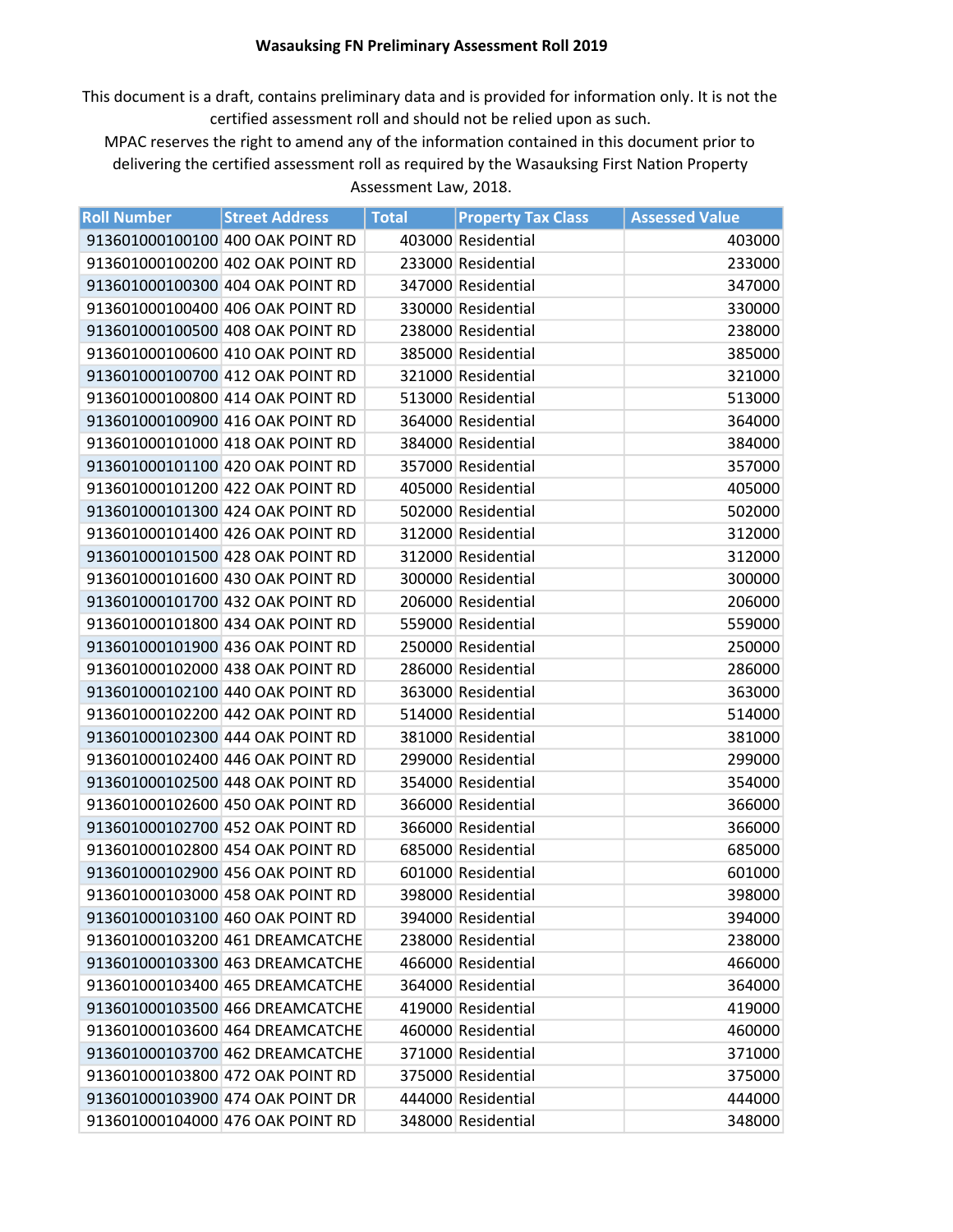| 913601000104100 478 OAK POINT RD   | 328000 Residential | 328000 |
|------------------------------------|--------------------|--------|
| 913601000104200 480 OAK POINT RD   | 591000 Residential | 591000 |
| 913601000104300 482 OAK POINT RD   | 493000 Residential | 493000 |
| 913601000104400 484 OAK POINT RD   | 388000 Residential | 388000 |
| 913601000104500 486 OAK POINT RD   | 416000 Residential | 416000 |
| 913601000104600 488 OAK POINT RD   | 396000 Residential | 396000 |
| 913601000104700 490 OAK POINT RD   | 886000 Residential | 886000 |
| 913601000104800 492 OAK POINT RD   | 778000 Residential | 778000 |
| 913601000104900 494 OAK POINT RD   | 316000 Residential | 316000 |
| 913601000105000 496 OAK POINT RD   | 339000 Residential | 339000 |
| 913601000105100 498 OAK POINT RD   | 469000 Residential | 469000 |
| 913601000105200 500 OAK POINT RD   | 451000 Residential | 451000 |
| 913601000105300 502 OAK POINT RD   | 309000 Residential | 309000 |
| 913601000105400 504 OAK POINT RD   | 345000 Residential | 345000 |
| 913601000105500 506 OAK POINT RD   | 274000 Residential | 274000 |
| 913601000105600 508 OAK POINT RD   | 288000 Residential | 288000 |
| 913601000105700 510 OAK POINT RD   | 277000 Residential | 277000 |
| 913601000105800 512 OAK POINT RD   | 288000 Residential | 288000 |
| 913601000105900 514 OAK POINT RD   | 279000 Residential | 279000 |
| 913601000106000 516 OAK POINT RD   | 344000 Residential | 344000 |
| 913601000106100 518 OAK POINT RD   | 381000 Residential | 381000 |
| 913601000106200 520 OAK POINT RD   | 453000 Residential | 453000 |
| 913601000106300 522 OAK POINT RD   | 388000 Residential | 388000 |
| 913601000106400 524 OAK POINT RD   | 507000 Residential | 507000 |
| 913601000106500 526 OAK POINT RD   | 485000 Residential | 485000 |
| 913601000106600 528 OAK POINT RD   | 398000 Residential | 398000 |
| 913601000106700 530 OAK POINT RD   | 348000 Residential | 348000 |
| 913601000106800 532 OAK POINT RD   | 401000 Residential | 401000 |
| 913601000106900 534 OAK POINT RD   | 605000 Residential | 605000 |
| 913601000107000 536 OAK POINT RD   | 322000 Residential | 322000 |
| 913601000107100 538 OAK POINT RD   | 323000 Residential | 323000 |
| 913601000107200 540 OAK POINT RD   | 402000 Residential | 402000 |
| 913601000107300 542 OAK POINT RD   | 310000 Residential | 310000 |
| 913601000107400 544 OAK POINT RD   | 342000 Residential | 342000 |
| 913601000107500 546 OAK POINT RD   | 633000 Residential | 633000 |
| 913601000107600 548 OAK POINT RD   | 243000 Residential | 243000 |
| 913601000107700 550 OAK POINT RD   | 284000 Residential | 284000 |
| 913601000107800 552 OAK POINT RD   | 228000 Residential | 228000 |
| 913601000107900 554 OAK POINT RD   | 512000 Residential | 512000 |
| 913601000108000 556 OAK POINT RD   | 358000 Residential | 358000 |
| 913601000108100 558 ROSE ISLAND DI | 269000 Residential | 269000 |
| 913601000108200 560 ROSE ISLAND DI | 279000 Residential | 279000 |
| 913601000108300 562 ROSE ISLAND DI | 491000 Residential | 491000 |
| 913601000108400 564 ROSE ISLAND DI | 331000 Residential | 331000 |
| 913601000108500 566 ROSE ISLAND DI | 387000 Residential | 387000 |
| 913601000108600 568 ROSE ISLAND DI | 230000 Residential | 230000 |
| 913601000108700 570 ROSE ISLAND DI | 205000 Residential | 205000 |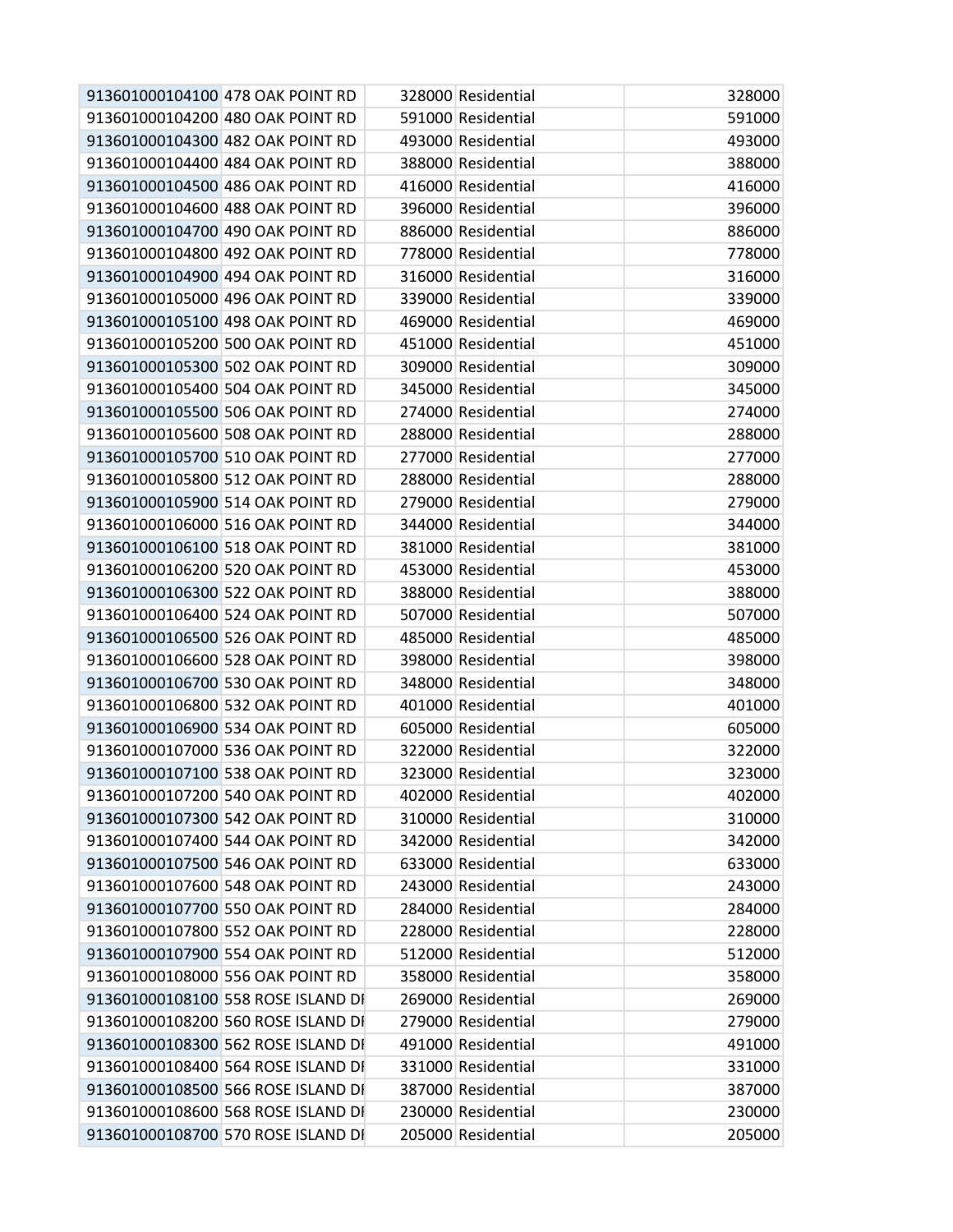| 913601000108800 572 ROSE ISLAND DI | 274000 Residential | 274000 |
|------------------------------------|--------------------|--------|
| 913601000108900 574 ROSE ISLAND DI | 351000 Residential | 351000 |
| 913601000109000 576 ROSE ISLAND DI | 282000 Residential | 282000 |
| 913601000109100 578 ROSE ISLAND DI | 297000 Residential | 297000 |
| 913601000109200 580 ROSE ISLAND DI | 301000 Residential | 301000 |
| 913601000109300 582 ROSE ISLAND DI | 512000 Residential | 512000 |
| 913601000109400 584 ROSE ISLAND DI | 432000 Residential | 432000 |
| 913601000109500 586 ROSE ISLAND DI | 322000 Residential | 322000 |
| 913601000109600 588 ROSE ISLAND DI | 311000 Residential | 311000 |
| 913601000109700 590 ROSE ISLAND DI | 366000 Residential | 366000 |
| 913601000109800 592 OAK POINT RD   | 332000 Residential | 332000 |
| 913601000109900 594 OAK POINT RD   | 603000 Residential | 603000 |
| 913601000110000 596 OAK POINT RD   | 257000 Residential | 257000 |
| 913601000110100 598 OAK POINT RD   | 369000 Residential | 369000 |
| 913601000110200 600 OAK POINT RD   | 361000 Residential | 361000 |
| 913601000110300 602 OAK POINT RD   | 280000 Residential | 280000 |
| 913601000110400 604 OAK POINT RD   | 489000 Residential | 489000 |
| 913601000110500 606 OAK POINT RD   | 341000 Residential | 341000 |
| 913601000110600 608 OAK POINT RD   | 378000 Residential | 378000 |
| 913601000110700 610 OAK POINT RD   | 375000 Residential | 375000 |
| 913601000110800 612 OAK POINT RD   | 517000 Residential | 517000 |
| 913601000110900 614 OAK POINT RD   | 439000 Residential | 439000 |
| 913601000111000 616 OAK POINT RD   | 205000 Residential | 205000 |
| 913601000111100 618 OAK POINT RD   | 263000 Residential | 263000 |
| 913601000111200 620 OAK POINT RD   | 253000 Residential | 253000 |
| 913601000111300 622 OAK POINT RD   | 295000 Residential | 295000 |
| 913601000111400 624 OAK POINT RD   | 440000 Residential | 440000 |
| 913601000111500 626 OAK POINT RD   | 260000 Residential | 260000 |
| 913601000111600 628 OAK POINT RD   | 280000 Residential | 280000 |
| 913601000111700 630 OAK POINT RD   | 322000 Residential | 322000 |
| 913601000111800 632 OAK POINT RD   | 287000 Residential | 287000 |
| 913601000111900 634 OAK POINT RD   | 393000 Residential | 393000 |
| 913601000112000 636 OAK POINT RD   | 366000 Residential | 366000 |
| 913601000112100 638 OAK POINT RD   | 257000 Residential | 257000 |
| 913601000112200 640 OAK POINT RD   | 535000 Residential | 535000 |
| 913601000112300 642 OAK POINT RD   | 330000 Residential | 330000 |
| 913601000112400 644 OAK POINT RD   | 204000 Residential | 204000 |
| 913601000112500 646 OAK POINT RD   | 439000 Residential | 439000 |
| 913601000112600 648 OAK POINT RD   | 330000 Residential | 330000 |
| 913601000112700 650 OAK POINT RD   | 435000 Residential | 435000 |
| 913601000112800 652 OAK POINT RD   | 460000 Residential | 460000 |
| 913601000112900 654 OAK POINT RD   | 215000 Residential | 215000 |
| 913601000113000 656 OAK POINT RD   | 508000 Residential | 508000 |
| 913601000113100 658 OAK POINT RD   | 472000 Residential | 472000 |
| 913601000113200 660 OAK POINT RD   | 291000 Residential | 291000 |
| 913601000113300 662 OAK POINT RD   | 482000 Residential | 482000 |
| 913601000113400 664 OAK POINT RD   | 458000 Residential | 458000 |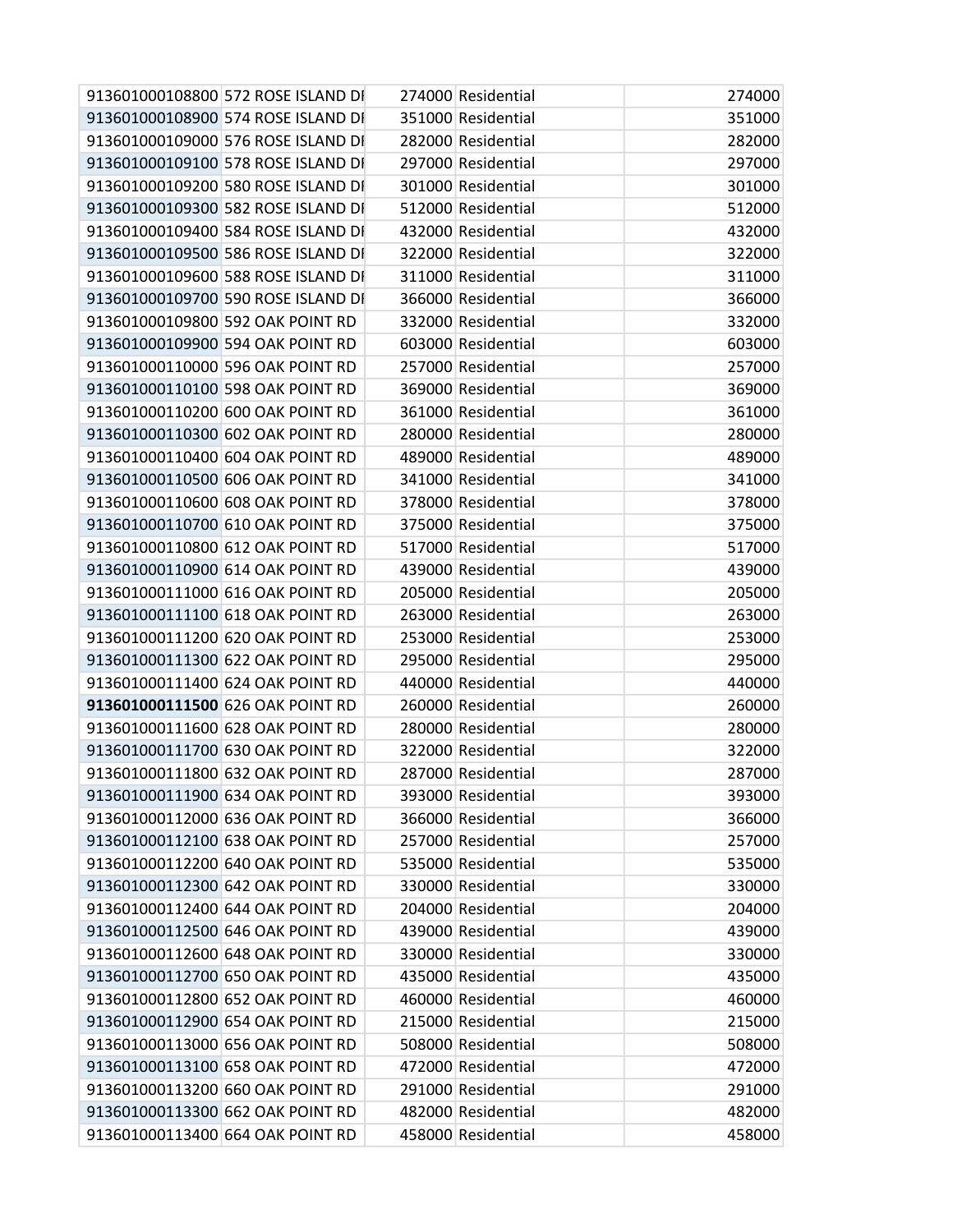| 913601000113500 666 OAK POINT RD  | 682000 Residential | 682000 |
|-----------------------------------|--------------------|--------|
| 913601000113600 668 OAK POINT RD  | 749000 Residential | 749000 |
| 913601000113700 670 OAK POINT RD  | 539000 Residential | 539000 |
| 913601000113800 672 PARADISE LANE | 452000 Residential | 452000 |
| 913601000113900 674 PARADISE LANE | 304000 Residential | 304000 |
| 913601000114000 676 PARADISE LANE | 349000 Residential | 349000 |
| 913601000114100 678 PARADISE LANE | 324000 Residential | 324000 |
| 913601000114200 680 PARADISE LANE | 387000 Residential | 387000 |
| 913601000114300 682 PARADISE LANE | 563000 Residential | 563000 |
| 913601000114400 684 PARADISE LANE | 484000 Residential | 484000 |
| 913601000114500 686 PARADISE LANE | 291000 Residential | 291000 |
| 913601000114600 688 PARADISE LANE | 321000 Residential | 321000 |
| 913601000114700 690 PARADISE LANE | 343000 Residential | 343000 |
| 913601000114800 692 PARADISE LANE | 318000 Residential | 318000 |
| 913601000114900 694 PARADISE LANE | 276000 Residential | 276000 |
| 913601000115000 696 PARADISE LANE | 385000 Residential | 385000 |
| 913601000115100 698 PARADISE LANE | 538000 Residential | 538000 |
| 913601000115200 700 PARADISE LANE | 281000 Residential | 281000 |
| 913601000115300 702 PARADISE LANE | 331000 Residential | 331000 |
| 913601000115400 704 PARADISE LANE | 387000 Residential | 387000 |
| 913601000115500 706 PARADISE LANE | 556000 Residential | 556000 |
| 913601000115600 708 PARADISE LANE | 538000 Residential | 538000 |
| 913601000115700 710 PARADISE LANE | 638000 Residential | 638000 |
| 913601000115800 712 PARADISE LANE | 439000 Residential | 439000 |
| 913601000115900 714 PARADISE LANE | 447000 Residential | 447000 |
| 913601000116000 716 PARADISE LANE | 347000 Residential | 347000 |
| 913601000116100 718 PARADISE LANE | 408000 Residential | 408000 |
| 913601000116200 720 PARADISE LANE | 319000 Residential | 319000 |
| 913601000116300 722 PARADISE LANE | 416000 Residential | 416000 |
| 913601000116400 724 PARADISE LANE | 508000 Residential | 508000 |
| 913601000116500 726 PARADISE LANE | 467000 Residential | 467000 |
| 913601000116600 728 PARADISE LANE | 242000 Residential | 242000 |
| 913601000116700 730 PARADISE LANE | 453000 Residential | 453000 |
| 913601000116800 732 PARADISE LANE | 336000 Residential | 336000 |
| 913601000116900 734 PARADISE LANE | 236000 Residential | 236000 |
| 913601000117000 736 PARADISE LANE | 297000 Residential | 297000 |
| 913601000117100 738 PARADISE LANE | 286000 Residential | 286000 |
| 913601000117200 740 PARADISE LANE | 498000 Residential | 498000 |
| 913601000117300 742 PARADISE LANE | 371000 Residential | 371000 |
| 913601000117400 744 PARADISE LANE | 262000 Residential | 262000 |
| 913601000117500 746 PARADISE LANE | 399000 Residential | 399000 |
| 913601000117600 748 PARADISE LANE | 284000 Residential | 284000 |
| 913601000117700 750 PARADISE LANE | 258000 Residential | 258000 |
| 913601000117800 752 PARADISE LANE | 220000 Residential | 220000 |
| 913601000117900 754 PARADISE LANE | 421000 Residential | 421000 |
| 913601000118000 756 PARADISE LANE | 489000 Residential | 489000 |
| 913601000118100 758 PARADISE LANE | 385000 Residential | 385000 |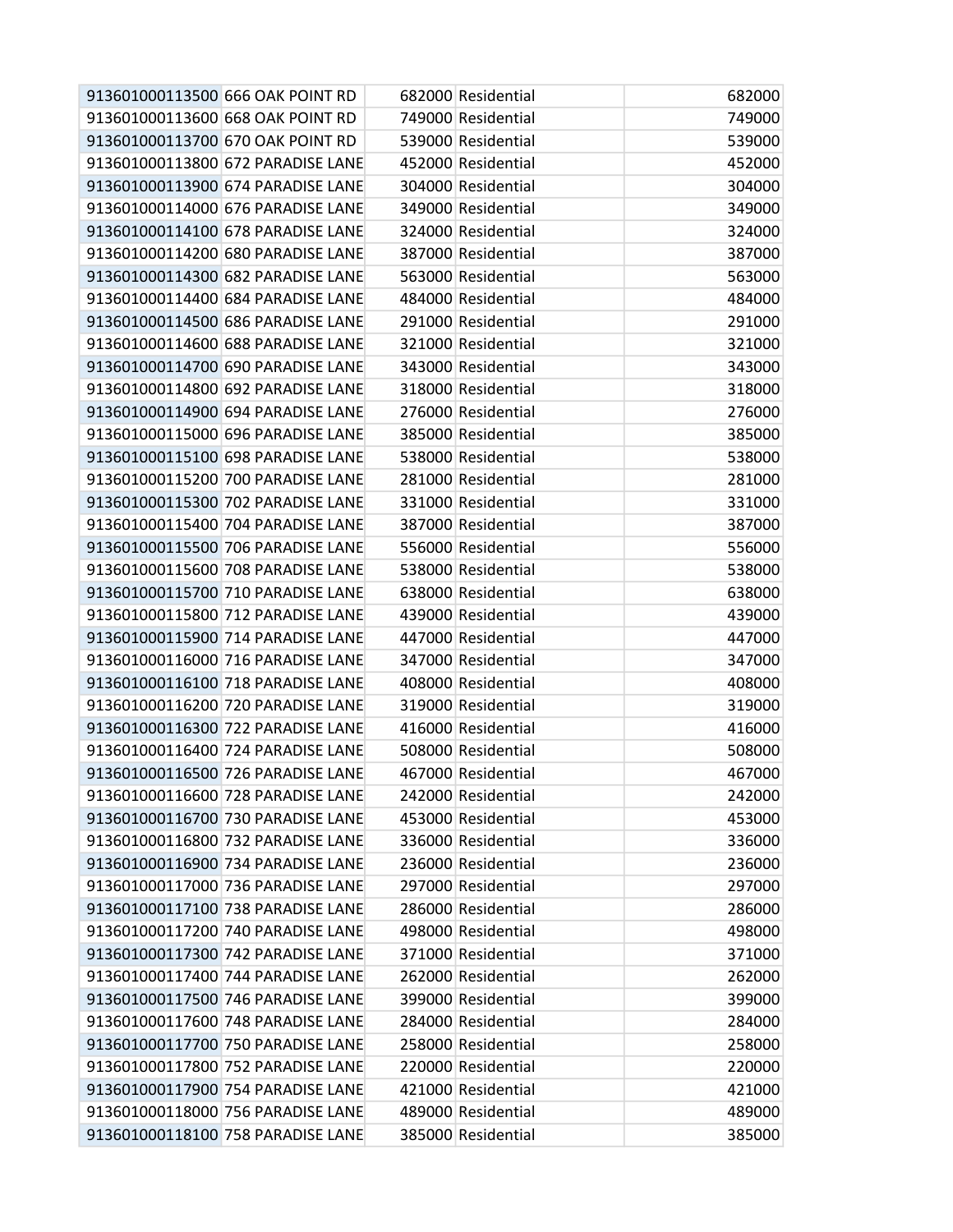|                             | 913601000118200 760 PARADISE LANE | 487000 Residential | 487000 |
|-----------------------------|-----------------------------------|--------------------|--------|
|                             | 913601000118300 762 PARADISE LANE | 444000 Residential | 444000 |
|                             | 913601000118400 764 PARADISE LANE | 327000 Residential | 327000 |
|                             | 913601000118500 766 PARADISE LANE | 354000 Residential | 354000 |
|                             | 913601000118600 768 PARADISE LANE | 323000 Residential | 323000 |
| 913601000118700 770 PARK RD |                                   | 442000 Residential | 442000 |
| 913601000118800 772 PARK RD |                                   | 319000 Residential | 319000 |
| 913601000118900 774 PARK RD |                                   | 558000 Residential | 558000 |
| 913601000119000 776 PARK RD |                                   | 260000 Residential | 260000 |
| 913601000119100 778 PARK RD |                                   | 366000 Residential | 366000 |
| 913601000119200 780 PARK RD |                                   | 339000 Residential | 339000 |
| 913601000119300 782 PARK RD |                                   | 310000 Residential | 310000 |
| 913601000119400 784 PARK RD |                                   | 302000 Residential | 302000 |
| 913601000119500 786 PARK RD |                                   | 311000 Residential | 311000 |
| 913601000119600 788 PARK RD |                                   | 286000 Residential | 286000 |
|                             | 913601000119700 790 PARADISE LANE | 307000 Residential | 307000 |
|                             | 913601000119800 792 PARADISE LANE | 275000 Residential | 275000 |
|                             | 913601000119900 794 PARADISE LANE | 251000 Residential | 251000 |
|                             | 913601000120000 796 PARADISE LANE | 362000 Residential | 362000 |
|                             | 913601000120100 798 PARADISE LANE | 289000 Residential | 289000 |
|                             | 913601000120200 800 PARADISE LANE | 313000 Residential | 313000 |
|                             | 913601000120300 802 PARADISE LANE | 364000 Residential | 364000 |
|                             | 913601000120400 804 PARADISE LANE | 349000 Residential | 349000 |
|                             | 913601000120500 806 PARADISE LANE | 311000 Residential | 311000 |
|                             | 913601000120600 808 PARADISE LANE | 358000 Residential | 358000 |
|                             | 913601000120700 810 PARADISE LANE | 421000 Residential | 421000 |
|                             | 913601000120800 812 PARADISE LANE | 371000 Residential | 371000 |
|                             | 913601000120900 814 PARADISE LANE | 245000 Residential | 245000 |
|                             | 913601000121000 816 PARADISE LANE | 553000 Residential | 553000 |
|                             | 913601000121100 818 PARADISE LANE | 433000 Residential | 433000 |
|                             | 913601000121200 820 PARADISE LANE | 696000 Residential | 696000 |
|                             | 913601000121300 822 PARADISE LANE | 366000 Residential | 366000 |
|                             | 913601000121400 824 PARADISE LANE | 441000 Residential | 441000 |
|                             | 913601000121500 826 PARADISE LANE | 310000 Residential | 310000 |
|                             | 913601000121600 828 PARADISE LANE | 335000 Residential | 335000 |
|                             | 913601000121700 830 PARADISE LANE | 267000 Residential | 267000 |
|                             | 913601000121800 832 PARADISE LANE | 379000 Residential | 379000 |
|                             | 913601000121900 834 PARADISE LANE | 419000 Residential | 419000 |
|                             | 913601000122000 836 PARADISE LANE | 662000 Residential | 662000 |
|                             | 913601000122100 838 PARADISE LANE | 524000 Residential | 524000 |
|                             | 913601000122200 840 PARADISE LANE | 413000 Residential | 413000 |
|                             | 913601000122300 842 PARADISE LANE | 327000 Residential | 327000 |
|                             | 913601000122400 844 PARADISE LANE | 508000 Residential | 508000 |
|                             | 913601000122500 846 PARADISE LANE | 518000 Residential | 518000 |
|                             | 913601000122600 848 PARADISE LANE | 301000 Residential | 301000 |
|                             | 913601000122700 850 PARADISE LANE | 380000 Residential | 380000 |
|                             | 913601000122800 852 PARADISE LANE | 445000 Residential | 445000 |